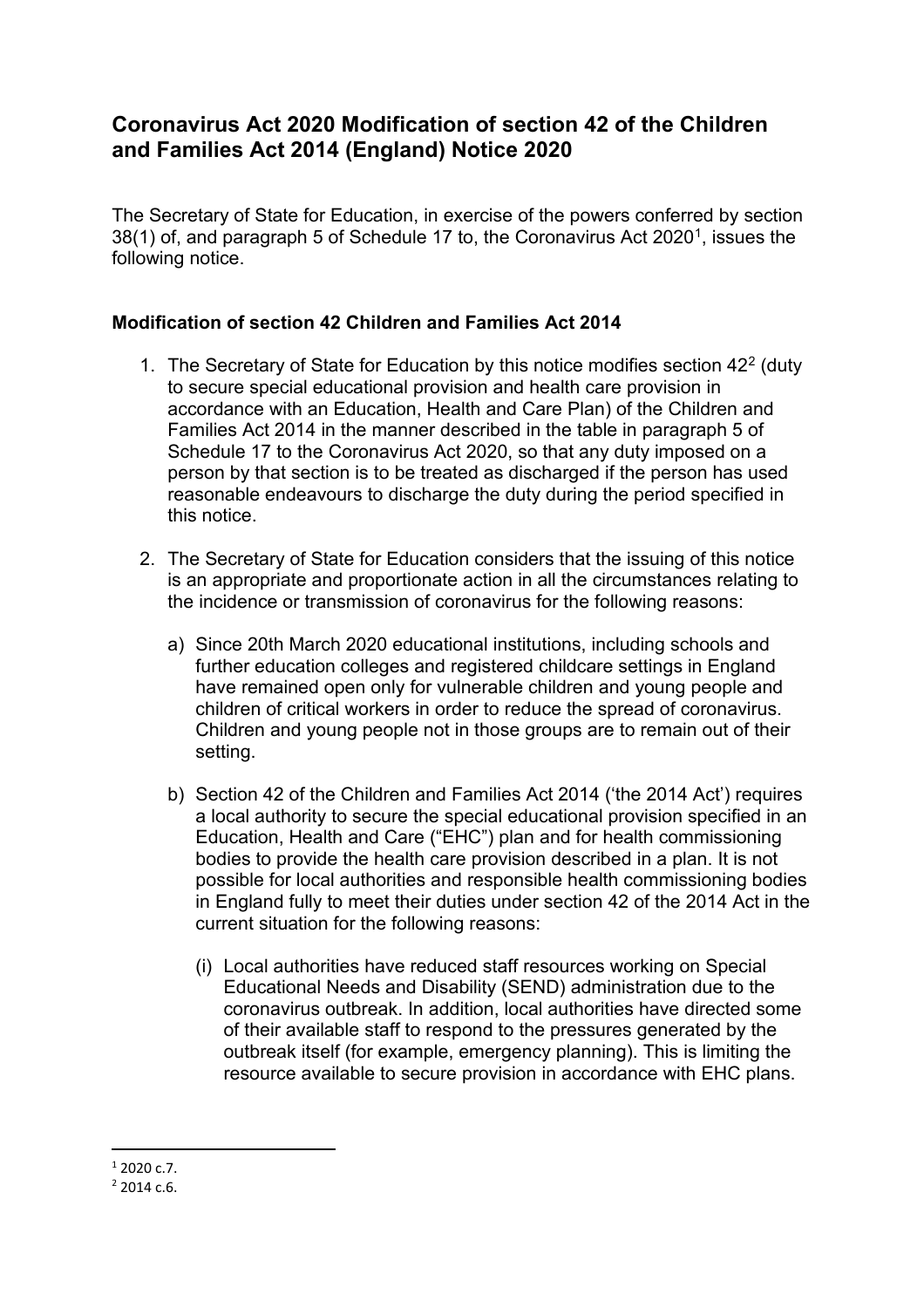- (ii) Educational institutions in England remain open for vulnerable children and young people and although those with EHC plans are classed as 'vulnerable' for this purpose, many will now be at home. This is often making it impossible for local authorities and health commissioning bodies to continue to deliver the special educational provision that would normally be delivered in an education setting.
- (iii) Where children and young people are attending an education setting their normal educational programme will probably be disrupted for various reasons, including the following of social distancing guidelines.
- (iv) The response to the outbreak has required some health commissioning bodies to redeploy some staff or re-prioritise some services to meet the immediate needs of their communities.
- c) Consideration has been given to whether there are any options available as an alternative to giving this notice, for example, whether all the provision specified in EHC plans could be delivered remotely. However, whilst remote delivery may be partially successful, it is not considered that this would represent an effective alternative for the following reasons:
	- (i) The need to redeploy specialist staff to respond to the outbreak means that there is unlikely to be sufficient specialist staff to deliver all provision remotely.
	- (ii) The limitations of remote working may make it impossible to deliver provision in this way for all families.
	- (iii) Even if a remote equivalent were to be provided for each aspect of provision specified in an EHC plan, this would not constitute securing the provision as specified.
- d) The modification is proportionate for the following reasons:
	- (i) The modification allows local authorities and health commissioning bodies in England to adapt to the changing situation in their specific area, based on the nature and demands of the outbreak locally, workforce capacity and skills, and the needs of each individual with an EHC plan.
	- (ii) The modification enables local authorities and health commissioning bodies to arrange reasonable alternatives to the usual service during the outbreak, such as by delivering therapies remotely, or using video.